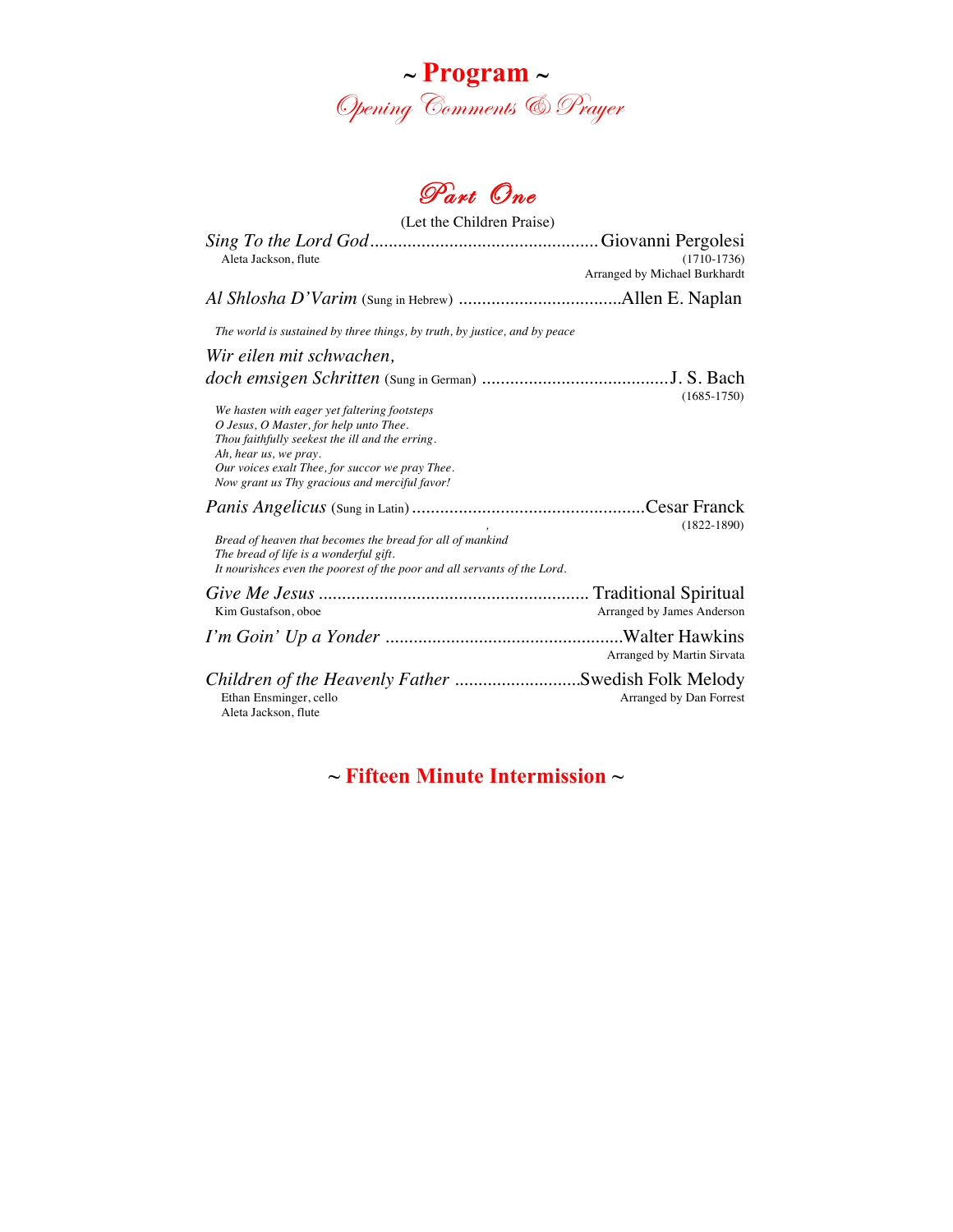

(Deo Cantamus Chorale) *Priidite Poklonimsia* (Sung in Russian).........................Sergei Rachnmaninoff(1833-1843) *O come, let us worship before the Lord our Maker. O come, let us worship and fall down before the Lord Christ, our God and Maker. O come, let us worship and fall down and kneel before the very Christ, our God and Maker. O come, let us worship and bow down before Him. Geistliches Lied, Op. 30* (Sung in German) ...........................Johannes Brahms (1833-1897) *Do not be sorrowful or regretful; be calm, as God has ordained, and thus my will shall be content. What do you want to worry about from day to day? There is One who stands above all who gives you, too, what is yours. Only be steadfast in all you do, stand firm; what God has decided, that is and must be the best. Amen Who Is On the Lord's Side?*........................................C. Luise Reichardt Kay Hawkins, piano arranged by Dan Forrest *The Ground* (Sung in Latin) ............................................................ Ola Gjeilo *Heaven and earth are full of thy glory. Hosanna, hosanna in the highest. Blessed is He who comes in the name of the Lord. Blessed is He who comes. Hosanna in the highest. Lamb of God, who takest away the sins of the world, Lamb of God, who takest away the sins of the world, Lamb of God, grant us peace. Abide With Me.........................................................*William Henry Monk arranged by Molly Ijames



(Combined Singers)

*God Be In My Head* .............................................................. Josh Bauder